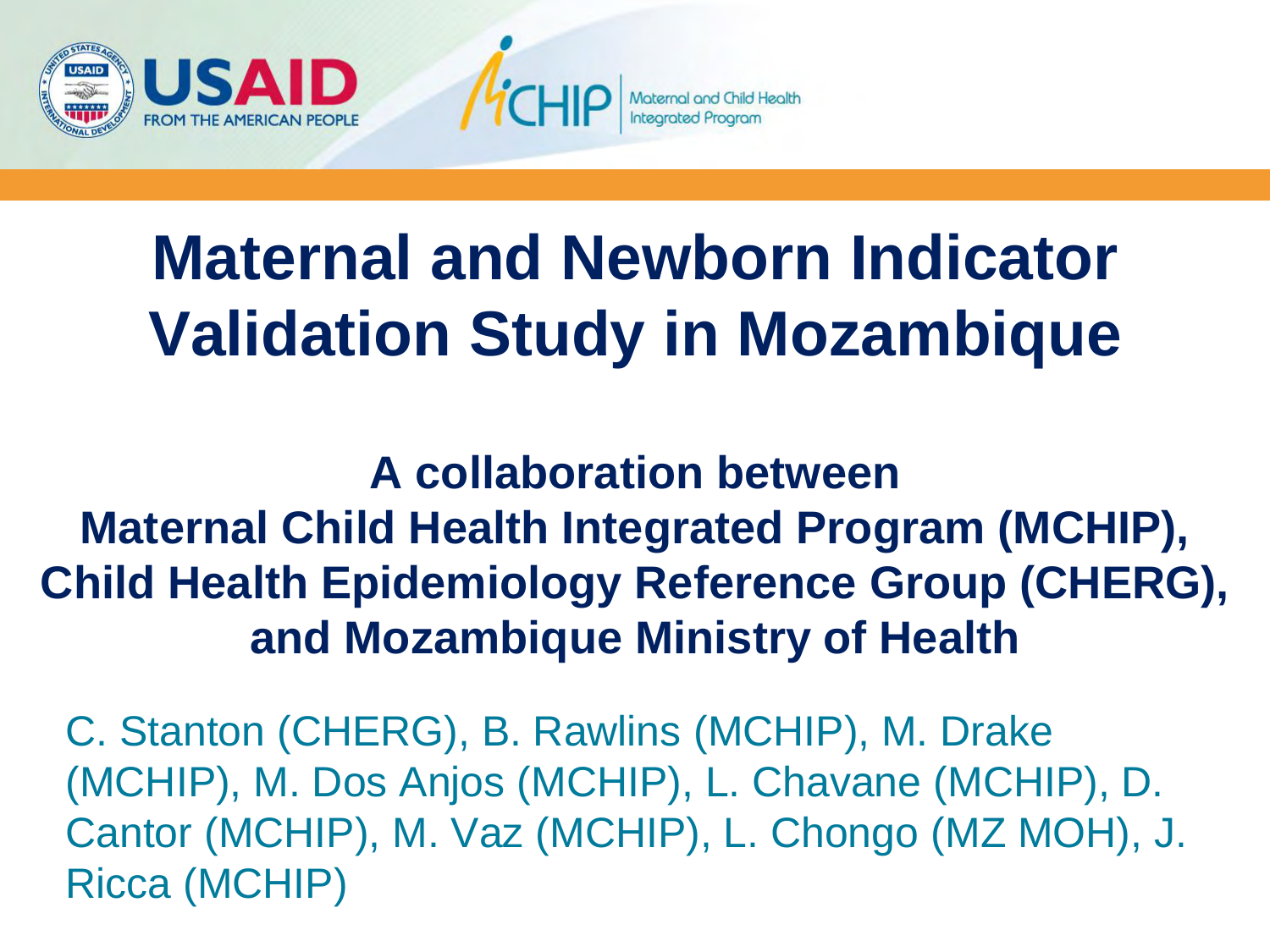### **Rationale for the study**

"*Skilled birth attendant*" is the core indicator for global monitoring of maternal health care around the time of birth

- Describes *contact* with the health system but not *content* of care
- Additional information on the content of women's health care is needed for country level planning
- Study Objective: To test the validity of women's recall of new content of care indicators for interventions delivered around the time of birth



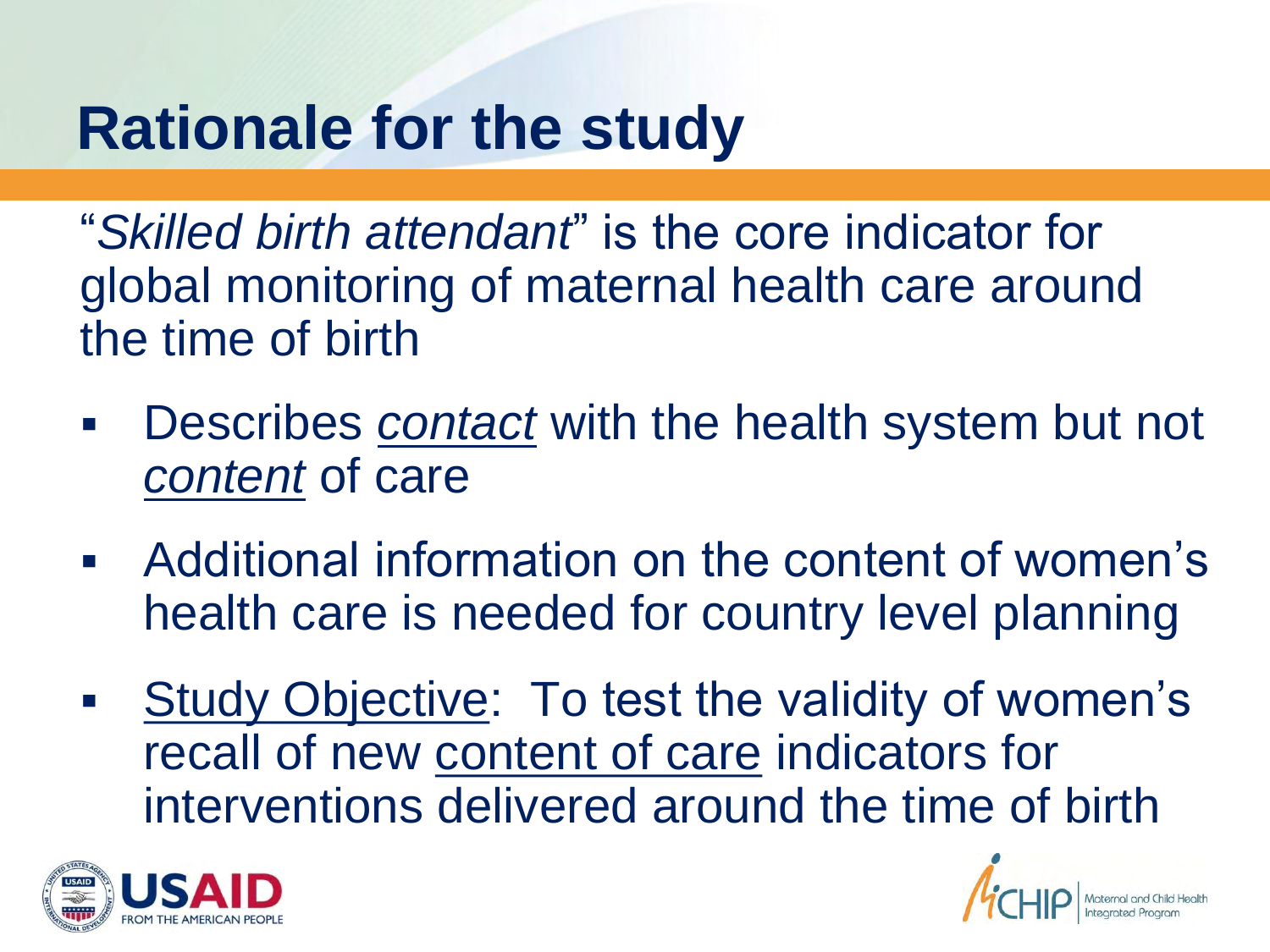## **Selection of Indicators to Test**

#### Document review

 DHS/MICS questionnaires, evidence-based maternal health care manuals and guidelines

- Discussions with colleagues
- RESULT: 34 indicators identified for assessment
	- 17 identified as "High Demand" evidence-based indicators; appropriate for possible inclusion in DHS/MICS
	- 17 identified as appropriate for in-depth maternal health surveys



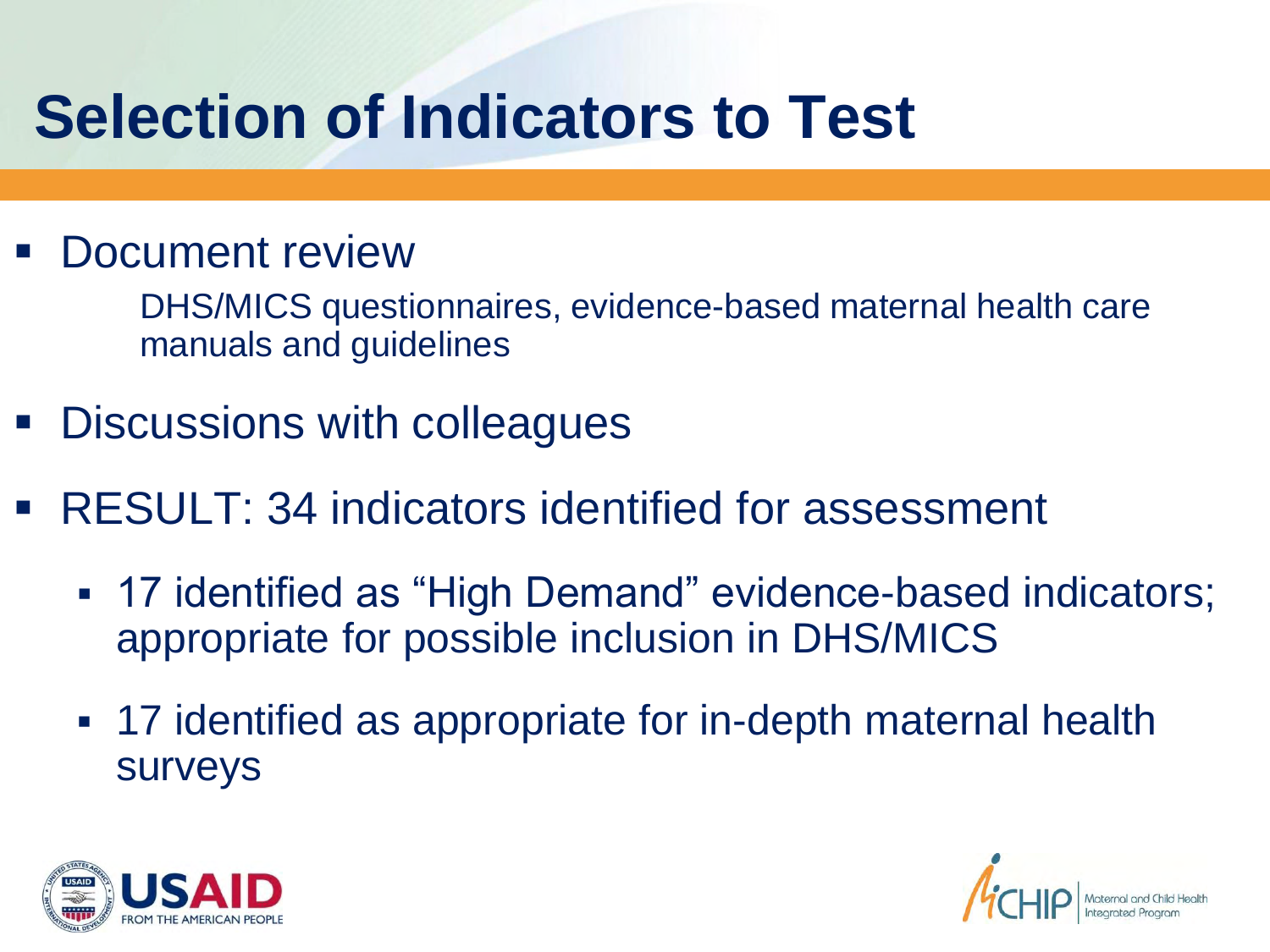## **Assessment of two aspects of indicator validity**

#### **1. Accuracy at the** *individual level*

 How accurately do women self-report on care received?

Depends on indicator sensitivity and specificity

#### **2. Accuracy at the** *population level*

 How accurately does the indicator estimate true prevalence in the population? Depends on sensitivity, specificity and prevalence



.

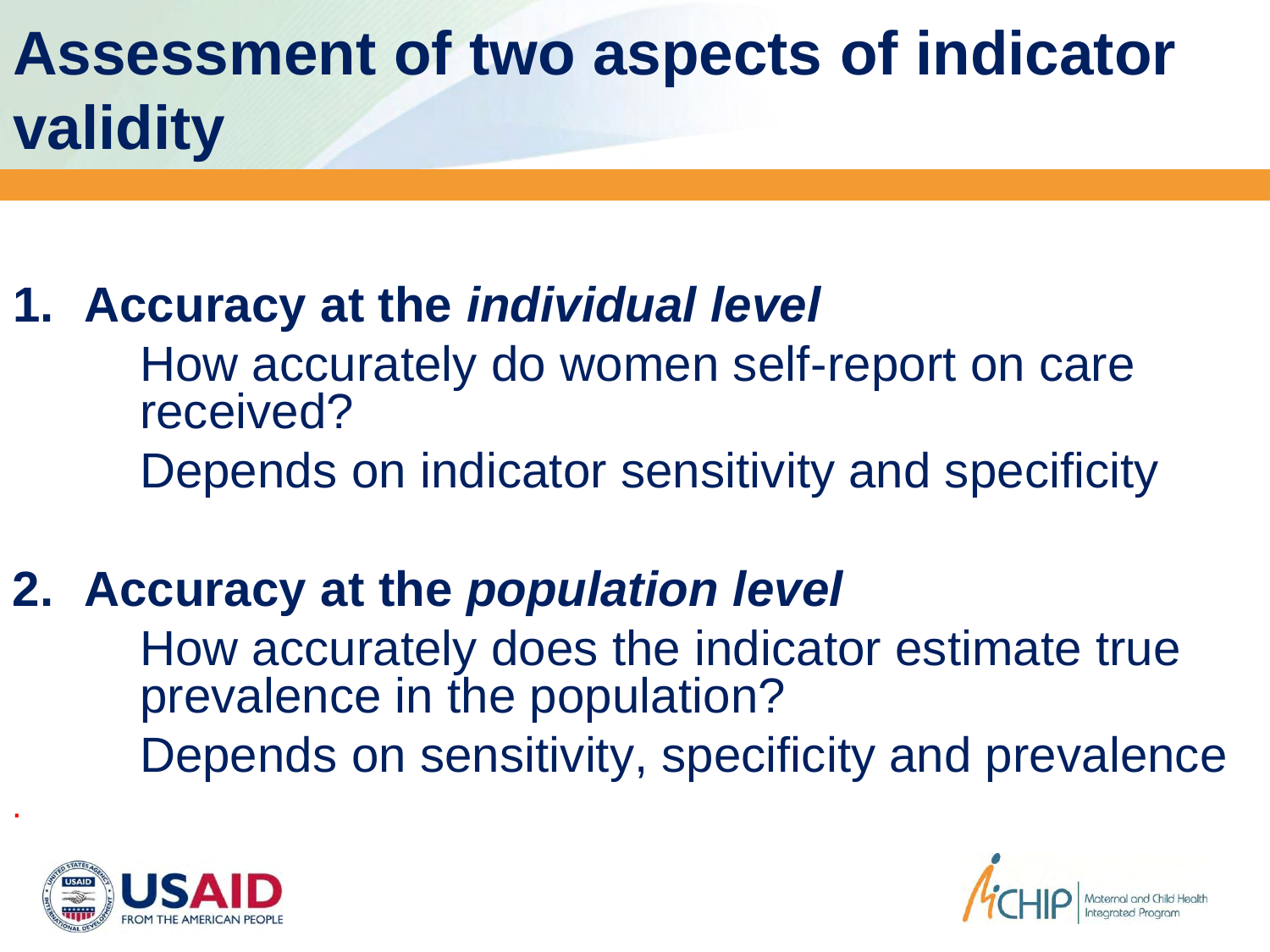# **Criteria for recommending incorporation of new indicators into surveys**

|                                         | <b>Individual-level</b><br><b>Accuracy</b>        | <b>Population-level</b><br><b>Accuracy</b> |
|-----------------------------------------|---------------------------------------------------|--------------------------------------------|
| <b>High Demand</b><br><b>Indicators</b> | Yes                                               | Yes                                        |
| <b>Other indicators</b>                 | Either Individual or Population level<br>Accuracy |                                            |



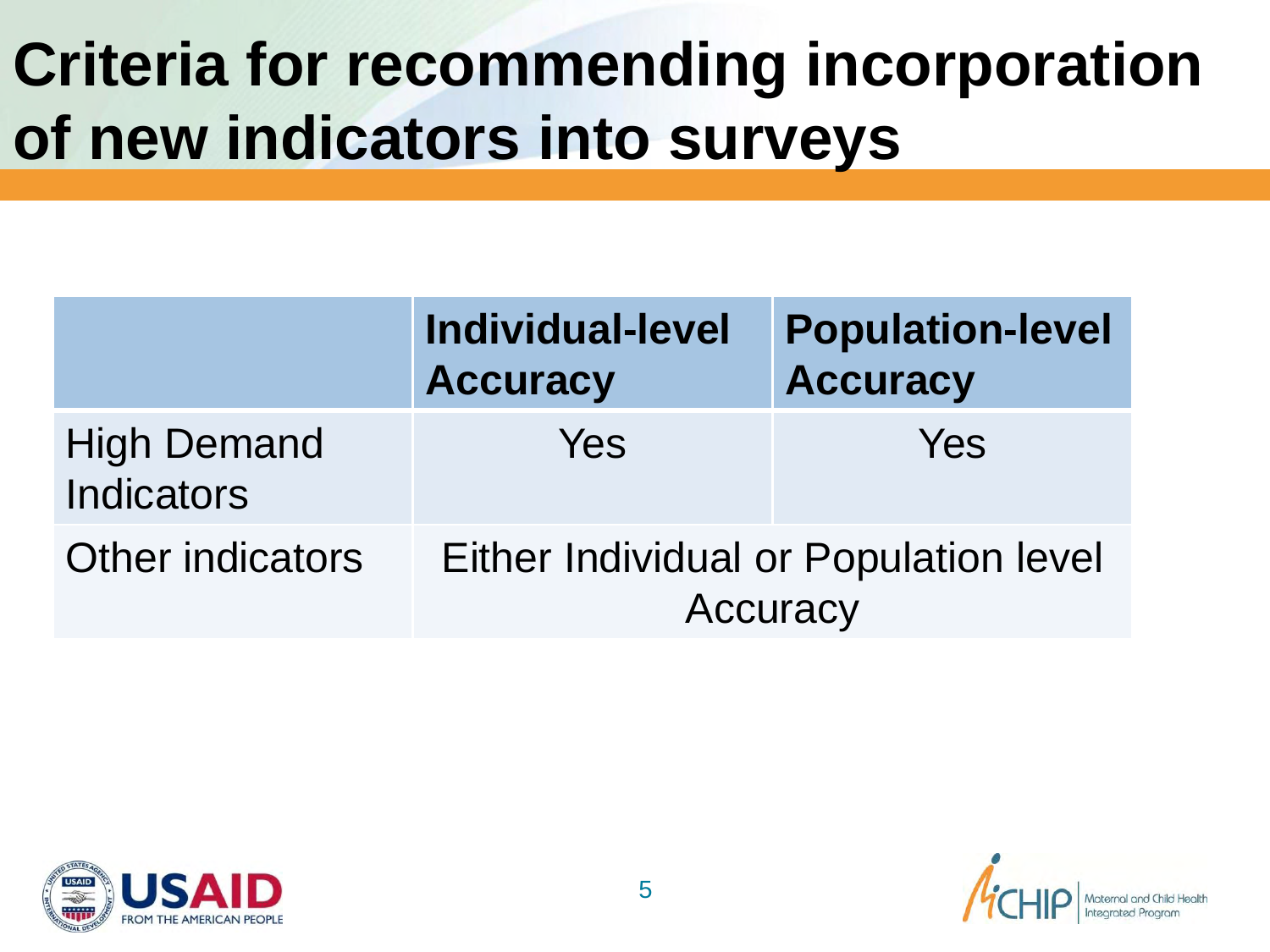### **Study Design**

*Step 1: Observe Labor & Delivery Care (525 labors/births observed in 46 facilities across MZ in Quality of Care Study)* 



*Step 3: Conduct household interviews*

- **1) Standard DHS/MICS questions, where appropriate**
- **2) Additional questions for new indicators**
- **3) N = 304 interviews; Response Rate = 65%**

*Step 4: Compare,*  **determining validity of respondents' reports** 

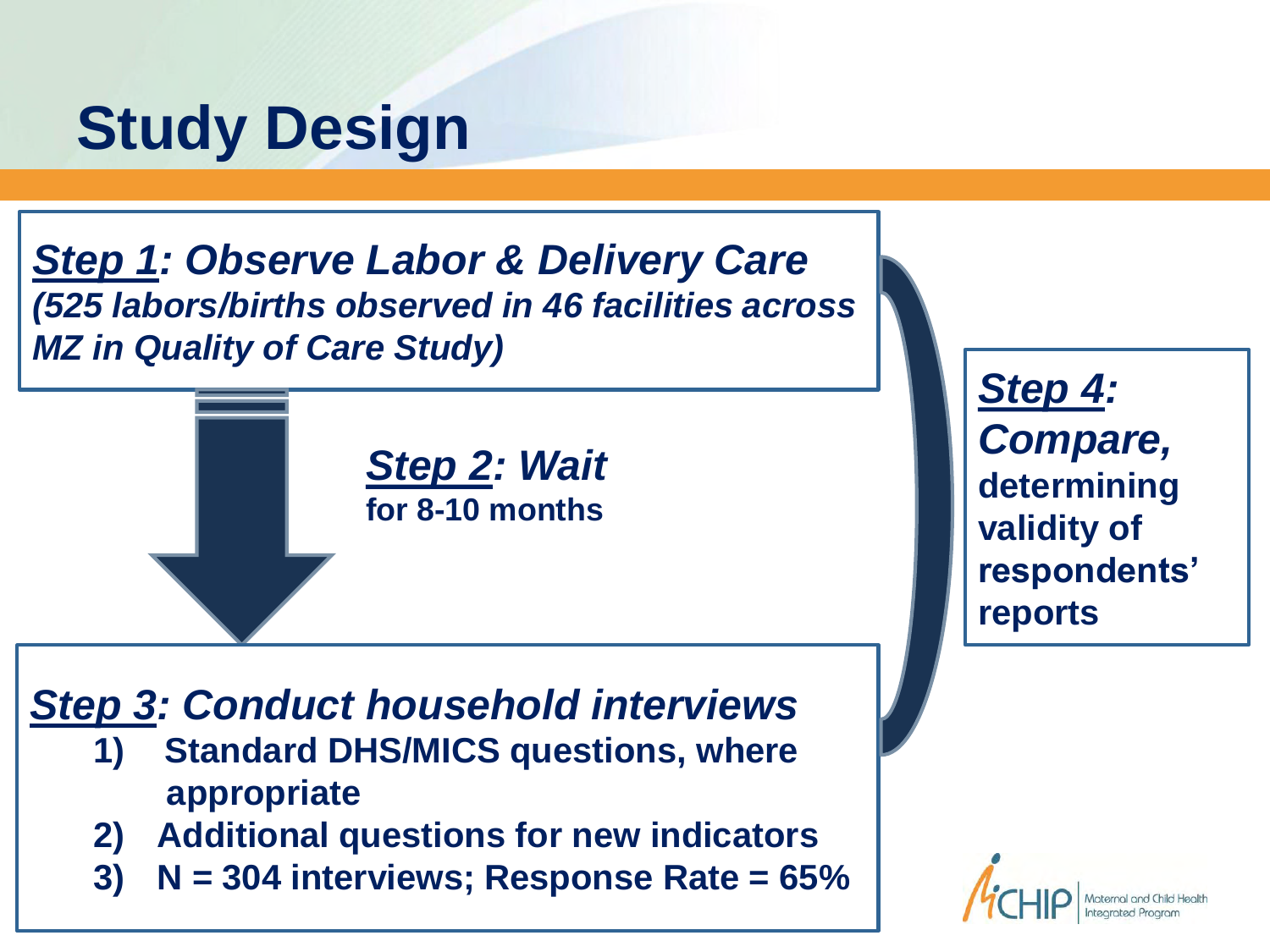## **Sample Characteristics**

| Socio-demographic          | <b>Maternal</b>      | <b>MICS 2008</b> |                          |             |
|----------------------------|----------------------|------------------|--------------------------|-------------|
| <b>Characteristics</b>     | <b>Recall Survey</b> |                  |                          | $\mathbf C$ |
| <b>EDUCATION</b>           |                      |                  | Malawi                   |             |
| <b>None</b>                | 12.8                 | 23.8             | Ø                        | Ω           |
| <b>Primary</b>             | 55.6                 | 62.2             |                          |             |
| <b>Secondary or higher</b> | 31.6                 | 13.4             |                          |             |
| Don't know/missing         | 0.0                  | 0.7              | <b>Mozamin</b><br>Harare | Jua<br>Nova |
| <b>RESIDENCE</b>           |                      |                  | abwe                     | Mozambique  |
| <b>Urban</b>               | 54.0                 | 39.9             |                          | Channel     |
| <b>Rural</b>               | 43.1                 | 60.1             |                          |             |
| <b>Missing</b>             | 3.0                  | 0.0              |                          |             |
|                            |                      |                  |                          |             |





Swaziland

 $C<sub>c</sub>$ 

Juar Nova i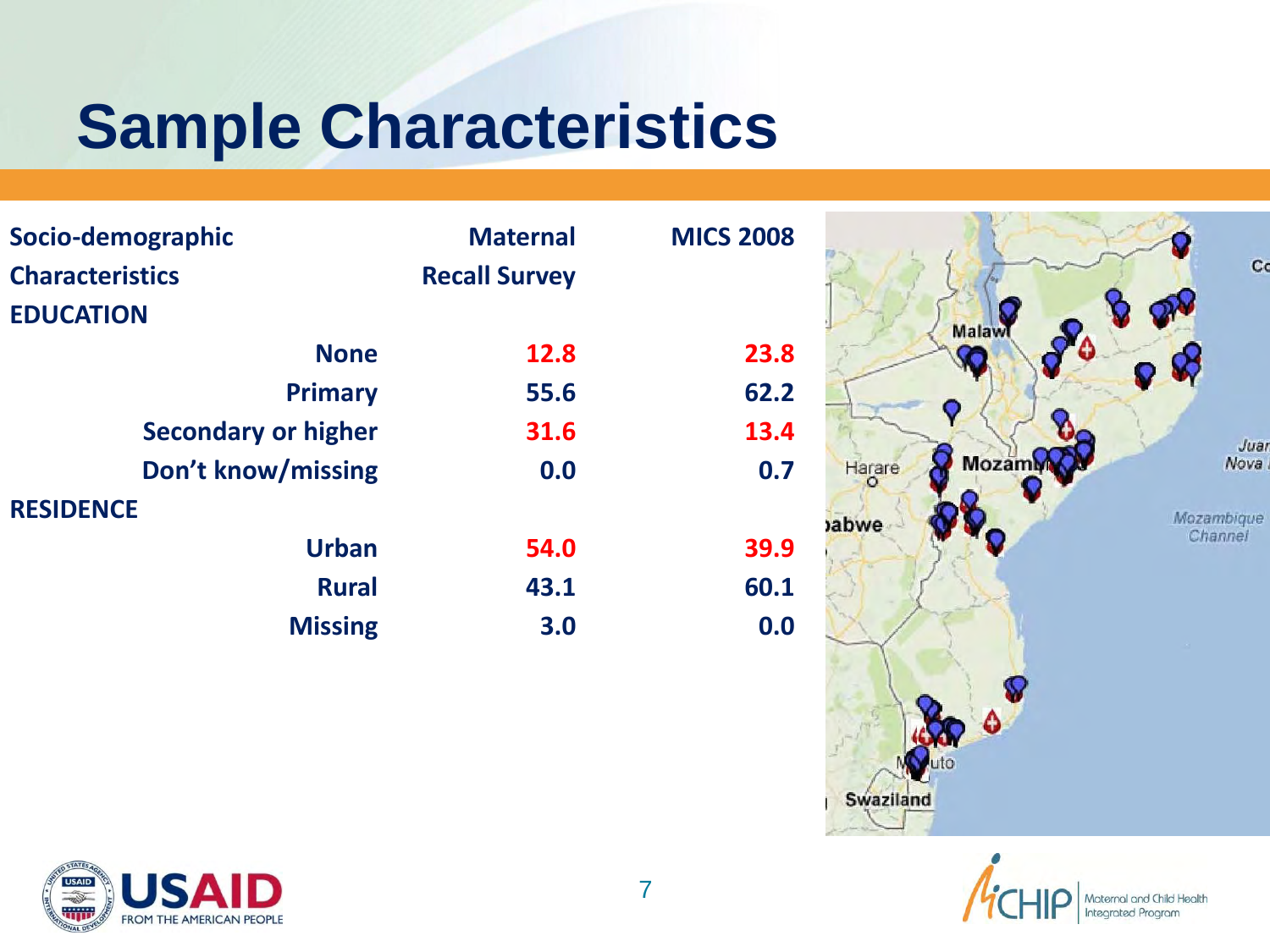# **RESULTS: Indicators meeting both Individual/Population Accuracy Criteria**

|                                                                                          | <b>Individual</b><br><b>Accuracy</b> | <b>Population</b><br><b>Accuracy</b> | <b>High</b><br><b>Demand</b> |
|------------------------------------------------------------------------------------------|--------------------------------------|--------------------------------------|------------------------------|
| <b>INDICATOR</b>                                                                         |                                      |                                      | <b>Indicator?</b>            |
| Woman delivered in a hospital<br>versus a health center (Contact; on<br><b>DHS/MICS)</b> | <b>Yes</b>                           | <b>Yes</b>                           | <b>No</b>                    |
| <b>Woman had a companion present</b><br>during the labor or delivery<br>(Content)        | <b>Yes</b>                           | <b>Yes</b>                           | <b>Yes</b>                   |
| Woman was encouraged to have a<br>companion during labor or<br>delivery (Content)        | <b>Yes</b>                           | <b>Yes</b>                           | <b>No</b>                    |
| Newborn is placed skin to skin on<br>mother's chest (Content)                            | <b>Yes</b>                           | <b>Yes</b>                           | <b>Yes</b>                   |



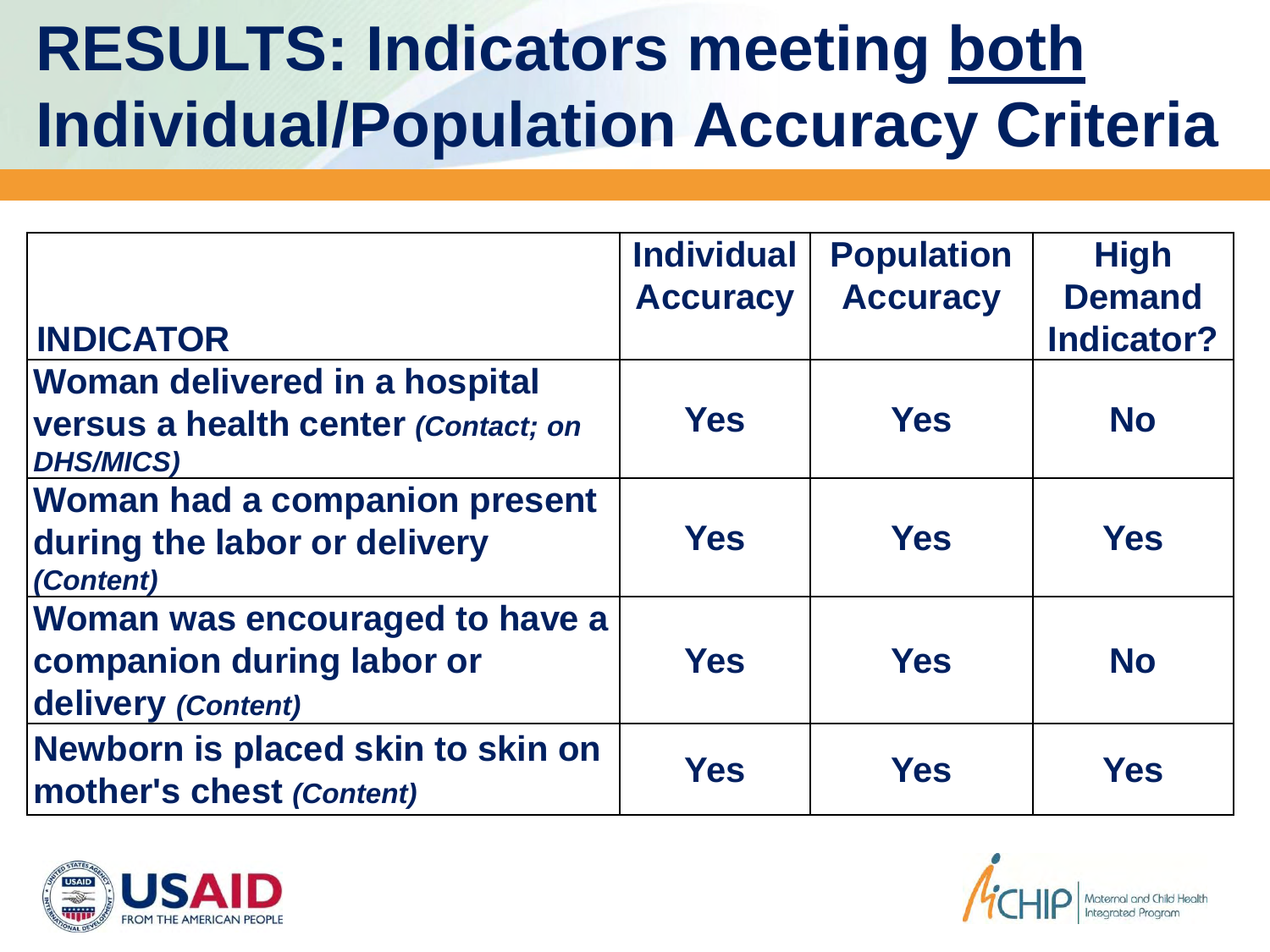# **Indicators meeting** *either* **Individual or Population Accuracy Criterion**

| <b>INDICATOR</b>                                                                              | <b>Individual</b><br><b>Accuracy</b> | <b>Population</b><br><b>Accuracy</b> | <b>High</b><br><b>Demand</b><br><b>Indicator?</b> |
|-----------------------------------------------------------------------------------------------|--------------------------------------|--------------------------------------|---------------------------------------------------|
| Woman had her blood pressure<br><b>Itaken</b>                                                 | <b>No</b>                            | <b>Yes</b>                           | <b>Yes</b>                                        |
| <b>Woman received fundal</b><br>massage after delivery of the<br>placenta                     | <b>No</b>                            | <b>Yes</b>                           | <b>Yes</b>                                        |
| <b>Newborn dried &amp; wrapped in</b><br>towel/cloth (among those not<br>placed skin-to-skin) | <b>No</b>                            | <b>Yes</b>                           | <b>Yes</b>                                        |
| <b>Newborn immediately dried</b>                                                              | <b>No</b>                            | <b>Yes</b>                           | <b>Yes</b>                                        |
| <b>Woman encouraged to ambulate</b><br>during labor                                           | <b>No</b>                            | <b>Yes</b>                           | <b>No</b>                                         |



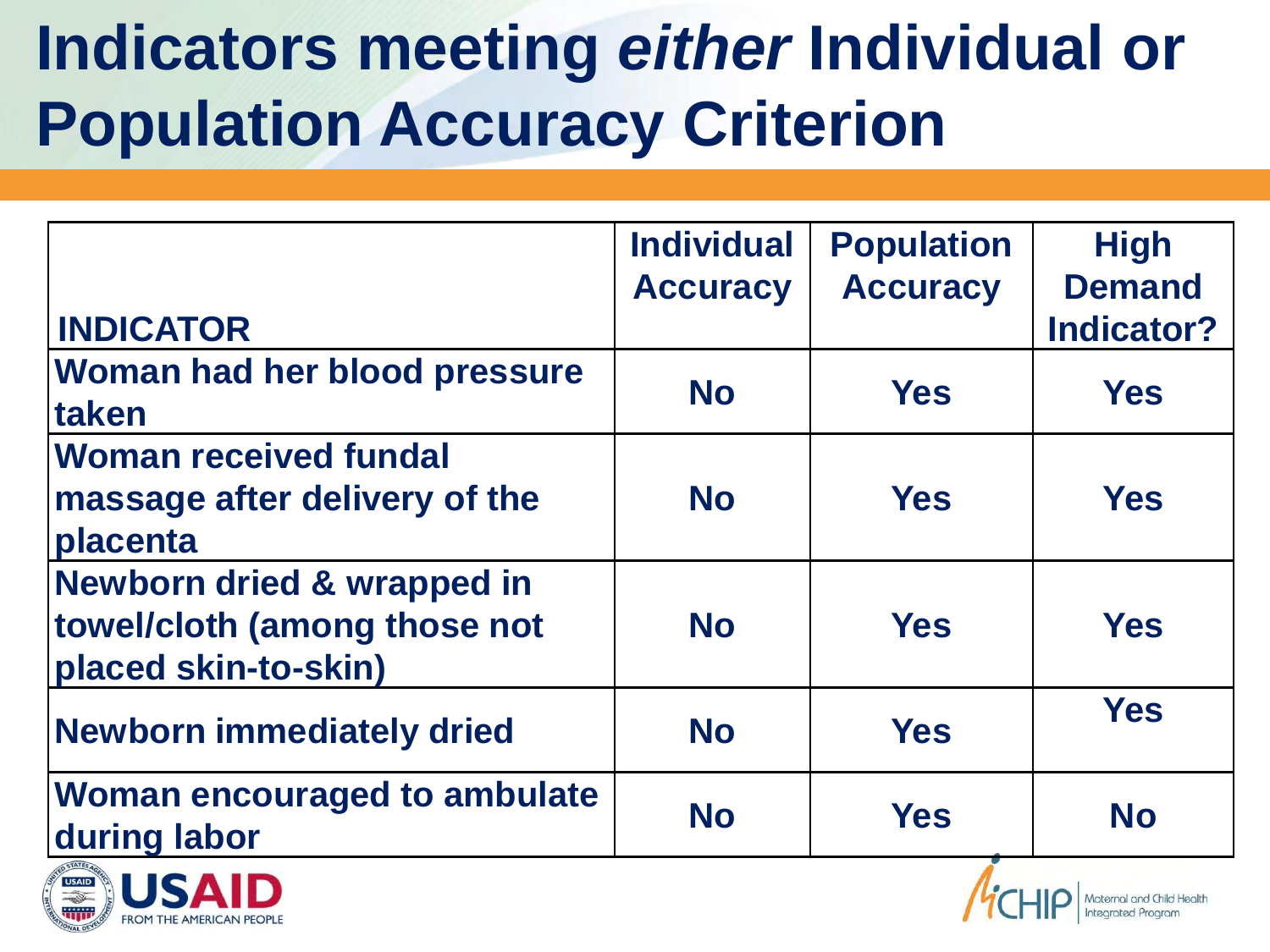# **Key Maternal Indicators Not Recommended for Household Surveys**

#### **HIV/PMTCT:**

• Woman asked about her HIV status

#### **Active Management of Third Stage of Labor:**

- Woman received a uterotonic within 3 (a few) minutes after birth of baby
- Woman received controlled cord traction
- Active management of third stage of labor (composite indicator)



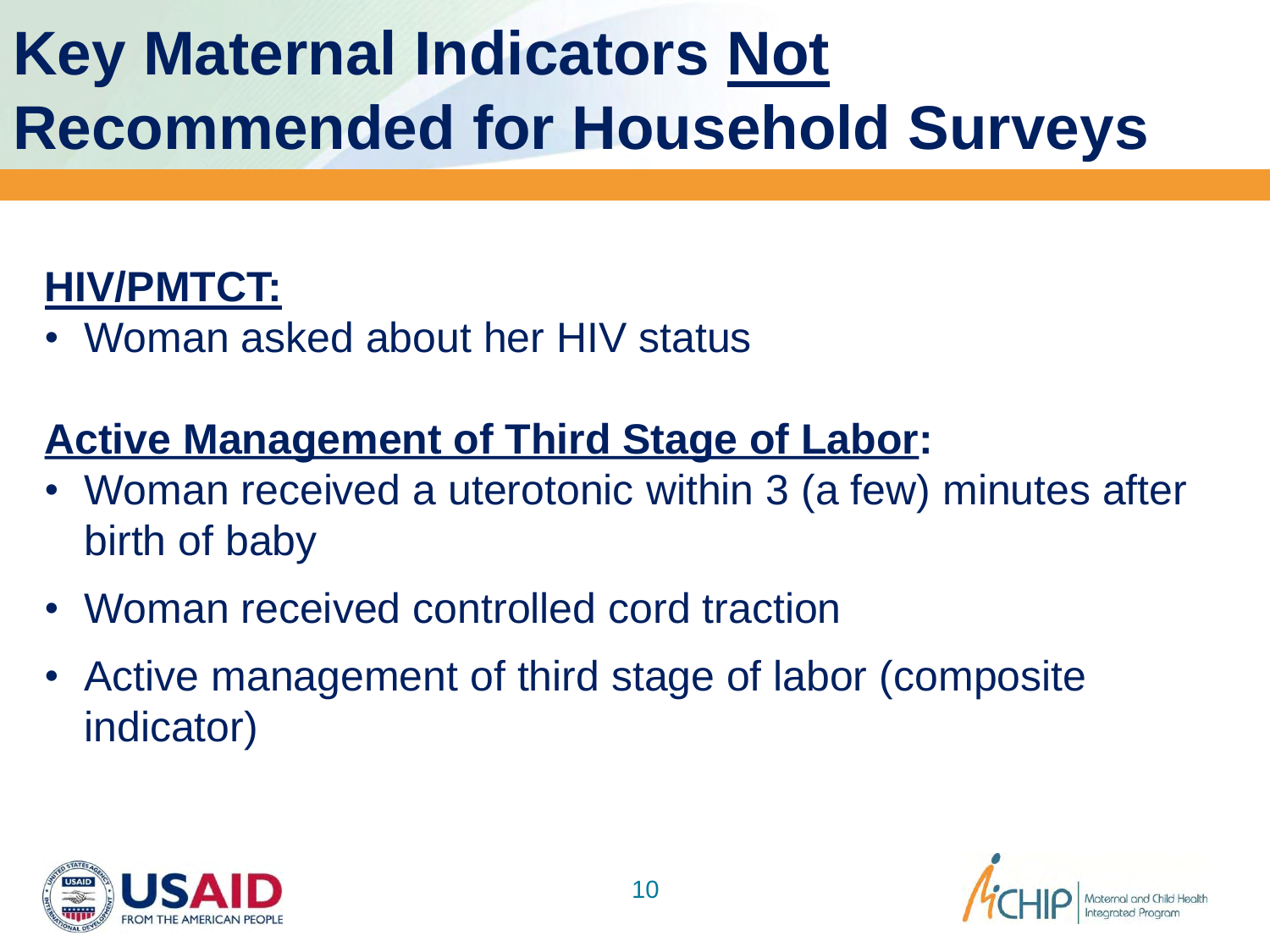# **Key Newborn Indicators Not Recommended for Household Surveys**

### **Early Initiation of Breastfeeding:**

- Breastfeeding initiated within one hour of birth
	- (Question formulation differed from the DHS)

#### **Newborn Thermal Care:**

- Newborn is placed skin to skin on mother covered with a cloth
- Newborn is wrapped in a towel/cloth
- Newborn immediately dried, placed skin to skin and covered with a towel/cloth (composite indicator)



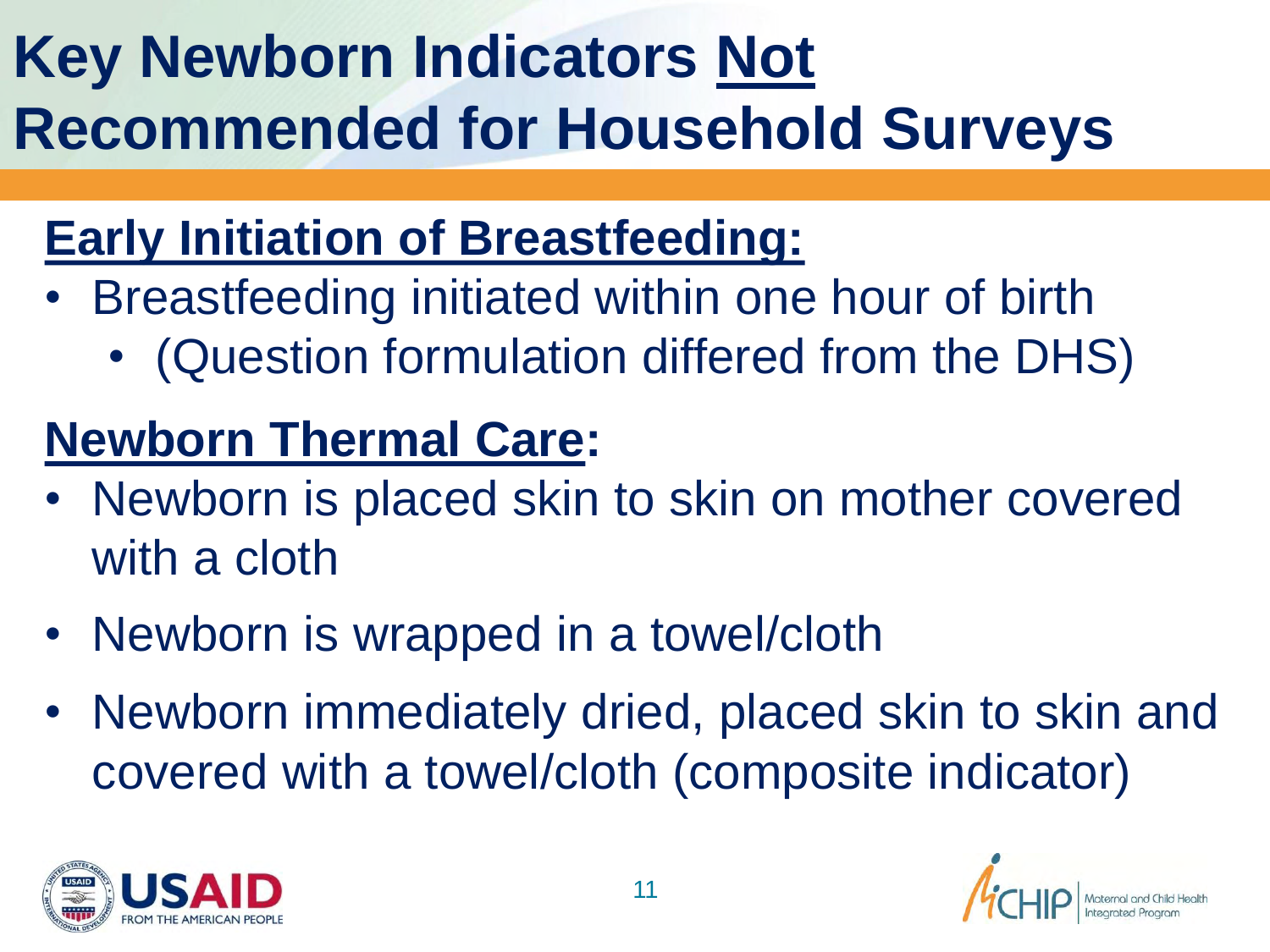## **Study Strengths**

- Reference standard was direct observation, rather than chart review
- Follow up period comparable to MICS (study average  $= 9$  months vs. MICS average  $= 12$  months)
- Closely mimicked conditions of DHS/MICS data collection.





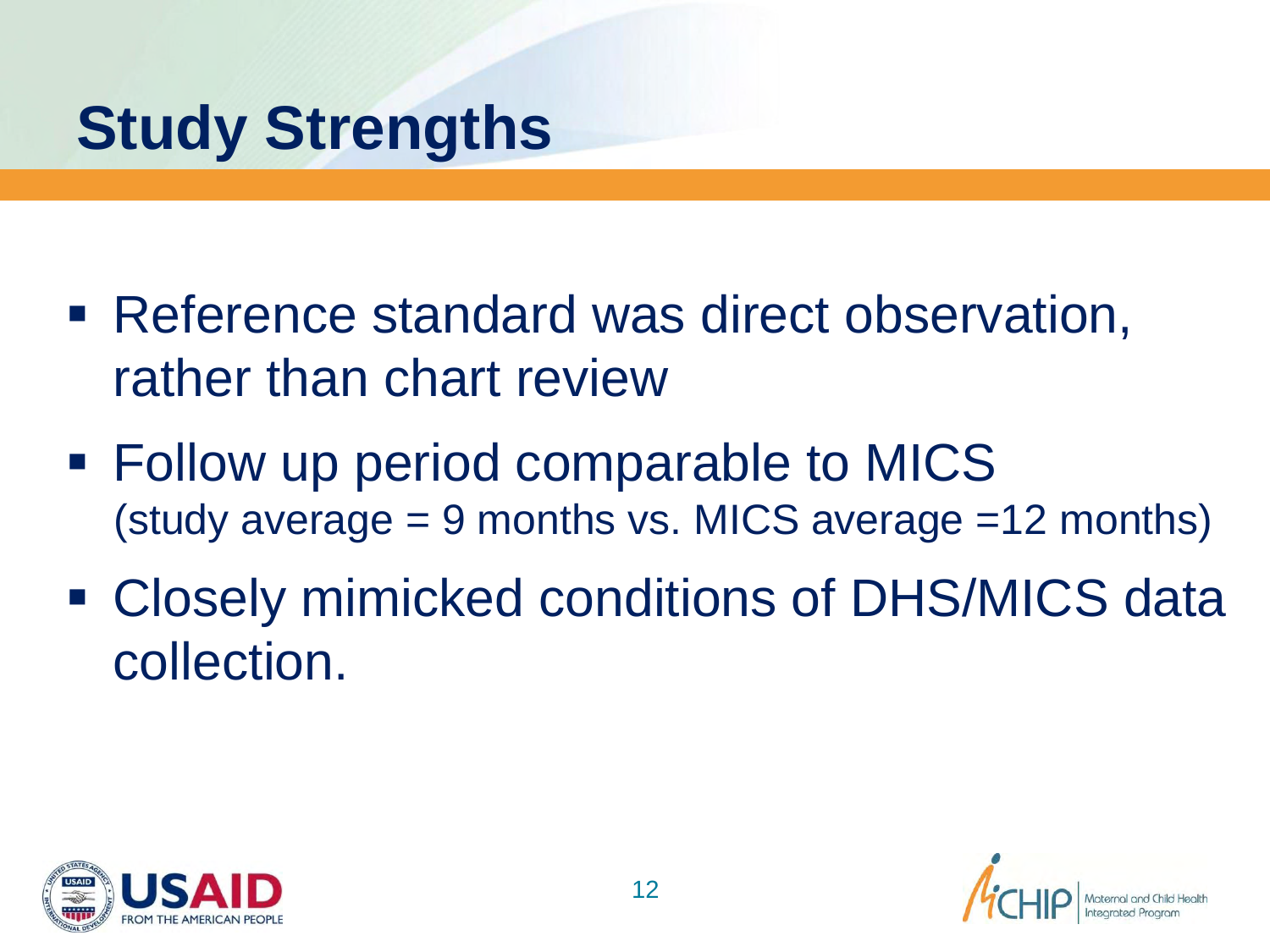# **Study Limitations**

- 65% Response Rate: 1/3 of women could not be located for follow-up interview
- Some bias of sample toward more educated, urban, young women –may overestimate accuracy of recall
- Could not validate 7 indicators due to small sample size in the observed births